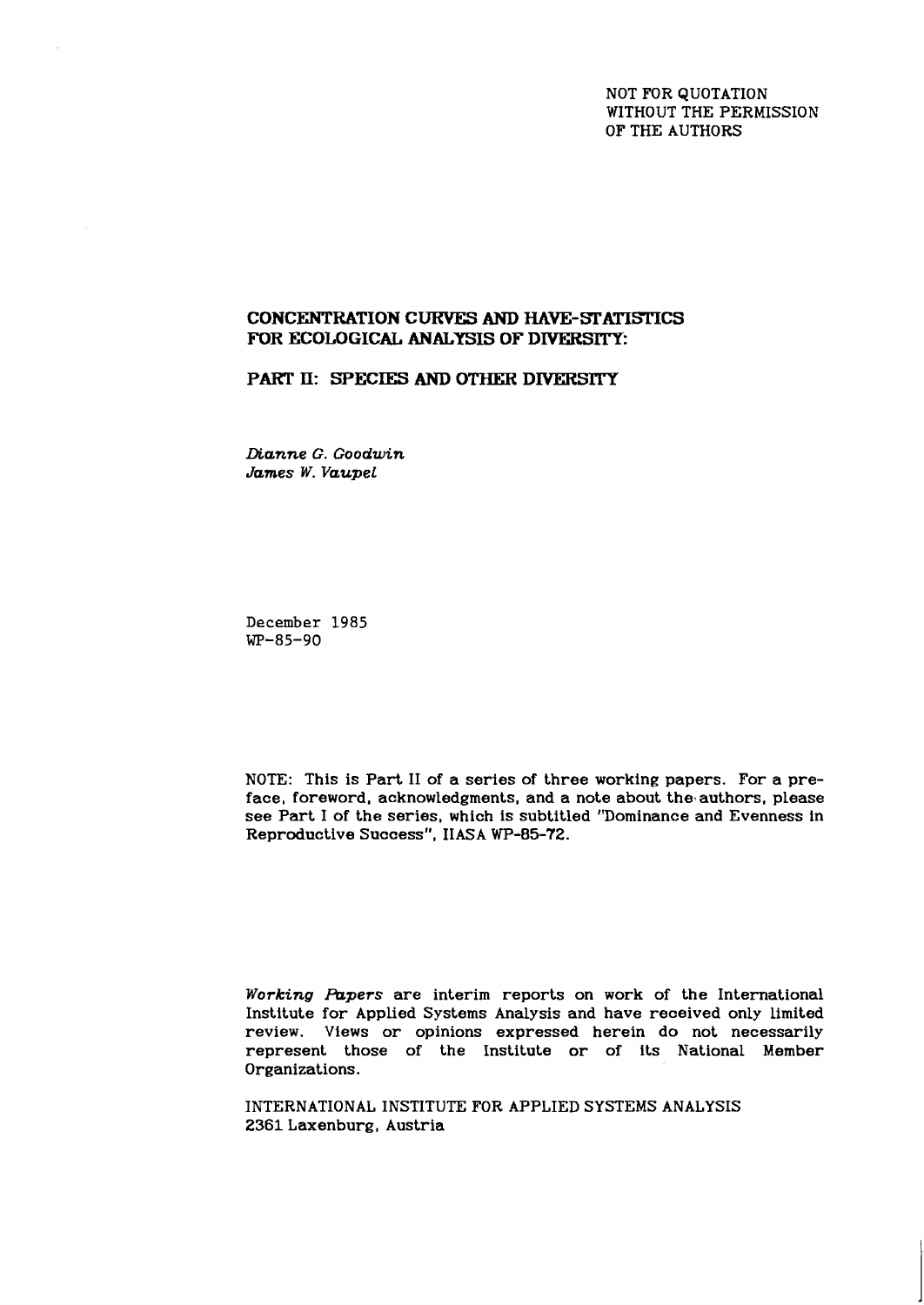# **CONTENTS**

 $\mathbf{r}$ 

 $\sim$   $\sim$ 

| Introduction                                                             |    |
|--------------------------------------------------------------------------|----|
| The Analysis of Species Diversity                                        |    |
| 1. Herbaceous Plants in a Deciduous Woodlot                              | 2  |
| 2. Diatoms in an Experimental Community                                  | 2  |
| 3. A Theoretical Model of Niche Preemption                               | 3  |
| 4. Biomass in an Amazonian Forest                                        | 5  |
| Applications to Studies of Species Diversity                             | 8  |
| Other Applications                                                       | 8  |
| 1. Temporal Diversity: The Monthly Concentration of Breeding Among Birds | 8  |
| 2. A List of Other Potential Applications                                | 11 |
| References                                                               | 13 |

 $\bar{z}$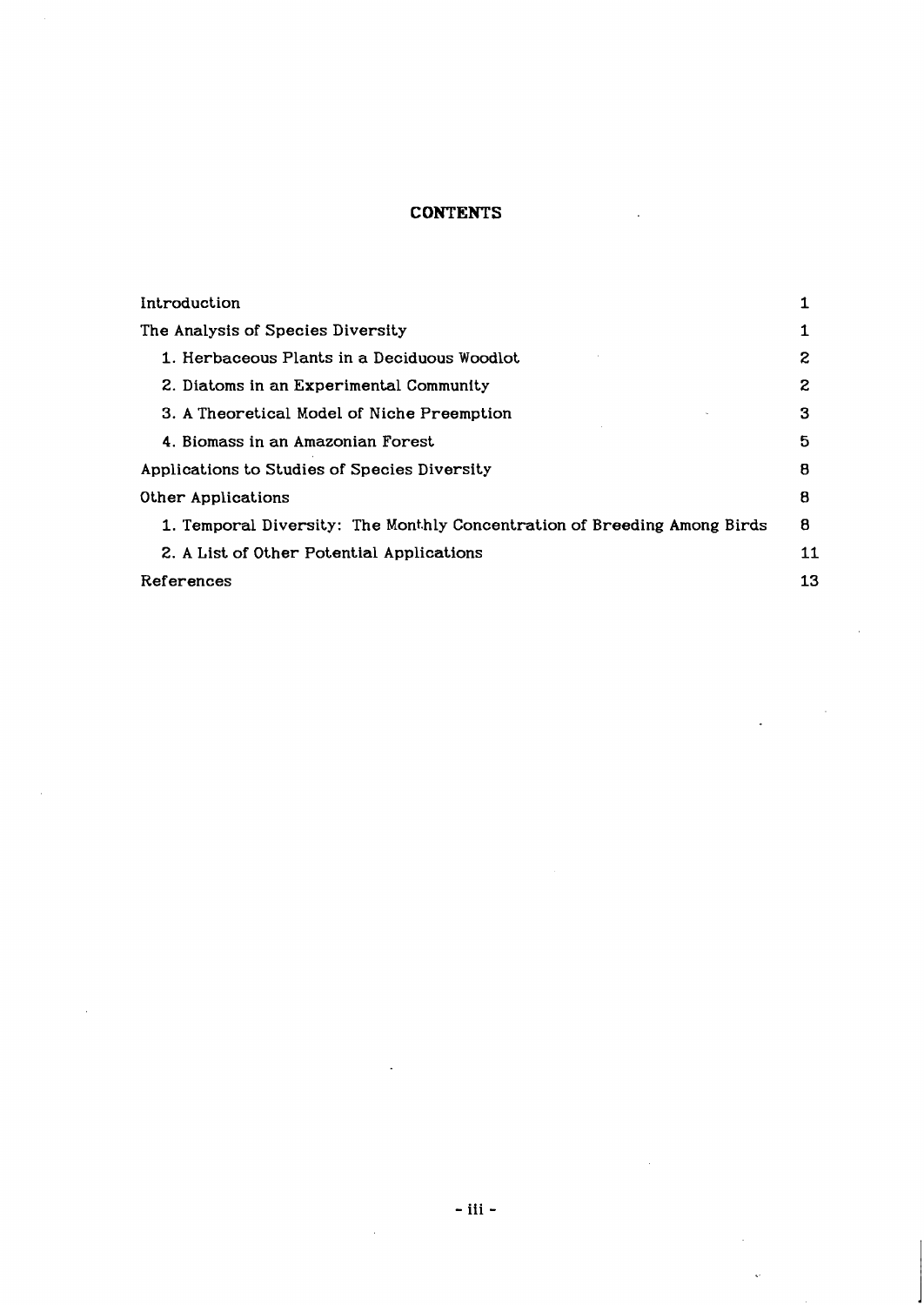## **CONCENTRATION CURVES AND HAVE-STATISlTCS**  FOR ECOLOGICAL ANALYSIS OF DIVERSITY:

## **PART 11: SPECIES AND** *OTHER* **DIVERSITY**

*Dianne G. Goodwin and James W. hupel* 

### **INTRODUCTION**

The application of concentration curves and have-statistics to studies of dominance and evenness in reproductive success was discussed in Part I of this series of three papers. Concentration curves and have-statistics can also aid ecologists in studies of species diversity and community structure; a start in this direction . was made by Patil and Taillie **(1979)** and Taillie **(1979).** Essentially, the method is the same as before except that now the "haves" are species rather than individuals and the "hads" are individuals, biomass, caloric intake. etc., rather than an individual's offspring. In addition, concentration curves and have-statistics can be applied to other ecological topics pertaining to variation and inequality, including the temporal or spatial distribution of some resource, such as food supply or rainfall. Various examples, from studies of diatoms, a community of herbaceous plants, a tropical forest, a model of niche preemption, and temporal variation in the breeding of tropical and temperate bird species illustrate this approach.

#### **THE ANALYSIS OF SPECIES DIYERSITY**

Four examples illustrate the use of concentration curves and have-statistics in studies of species diversity.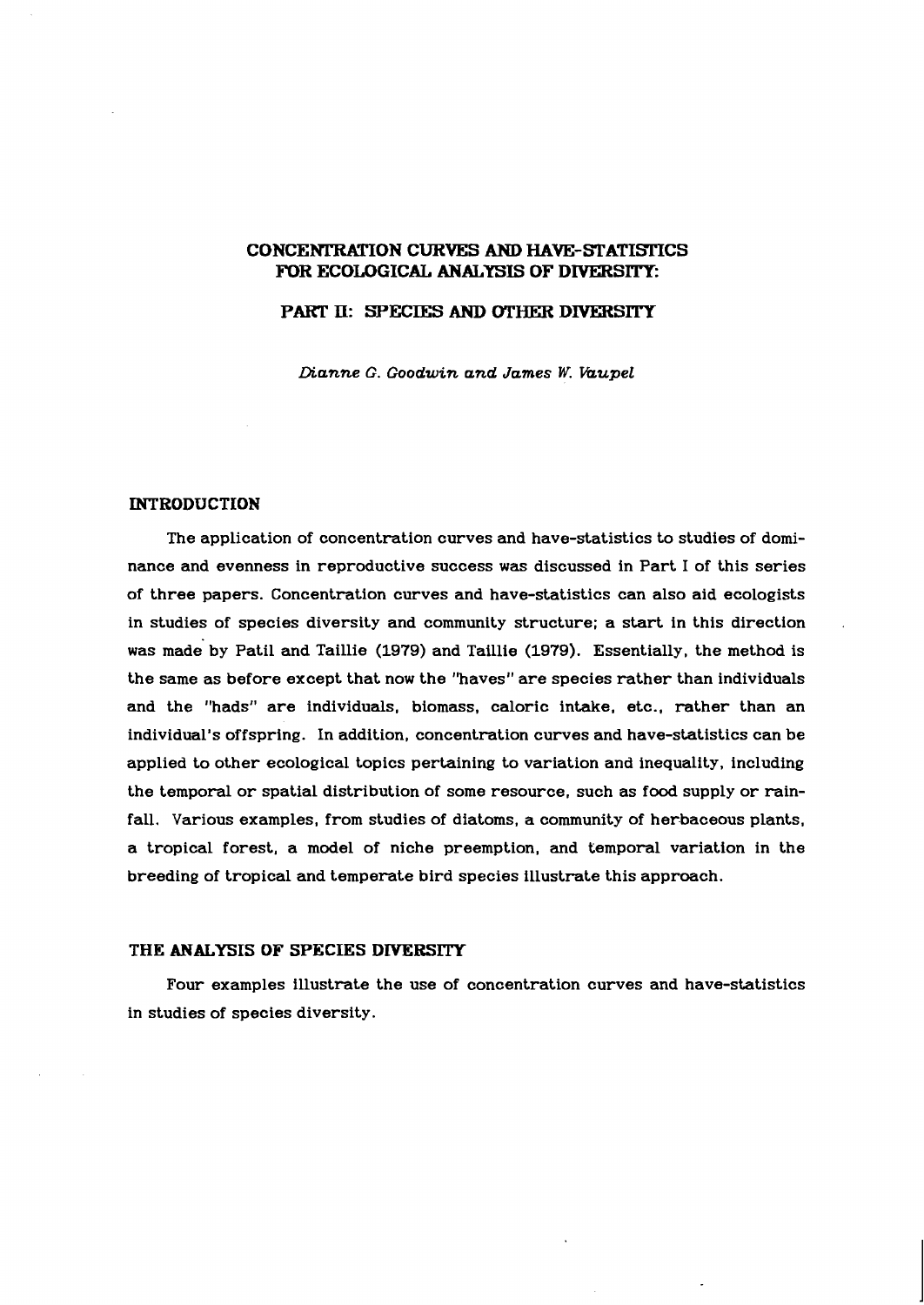#### **1. Herbaceous Plants in a Deciduous Woodlot**

Figure 1 displays the degree of dominance (i.e., unevenness) in the distribution of 62 herbaceous plant species in a deciduous woodlot; the underlying data are from Pielou (1966b). Each species is weighted in terms of its average biomass (fresh gram weight). The have-statistics for this data set are included in Table 2 of Part 111. Note, for example, that less than 12 percent of the species (i.e., seven species) account for half the biomass and that half the species account for close to 95 percent of the biomass. It is apparent from the concentration curve and these measures that the biomass of herbaceous plant material is concentrated in a few species that are dominant in this environment.

#### **2. Diatoms in an Experimental Community**

A second example of species concentration, displayed in Figure 2, concerns the populations of individuals in 113 species of diatoms in an experimental community, based on data from Patrick (1968). The figure and the have-statistics clearly indicate that most of the population is concentrated in a few species. Note that the top quarter of the species account for almost 94% of the individuals and that the top half account for 98%. The very low values of the havequarter and havehalf indicate the importance of the most dominant species: scrutiny of the underlying data reveals that the top two species, which have roughly equal populations, account for fully five-eighths of the total population.

Pielou (1975) analyzes the herbaceous plant data and the diatom data from a different perspective. She fits a gamma distribution to the frequency distribution of the biomasses of the herbaceous plants and a truncated lognormal distribution to the populations of diatoms. As Pielou's research illustrates, studies of dominance among species, like studies of dominance among individuals, tend to rely on frequency distributions, often called species-abundance distributions in this context. This approach highlights the relationship between the importance of different species and is useful in answering questions such as "whether, in large communities, rare species are always (or nearly always) more numerous than common ones" (Pielou 1975). i.e.. are there more species with small populations than species with large populations. Concentration curves, on the other hand, visually minimize rare species and highlight the importance of the few, common species. Thus, concentration curves and have-statistics are useful in analyzing the dominance of the top species, whereas species-abundance distributions are useful in analyzing how the population of species falls off as species become less populous.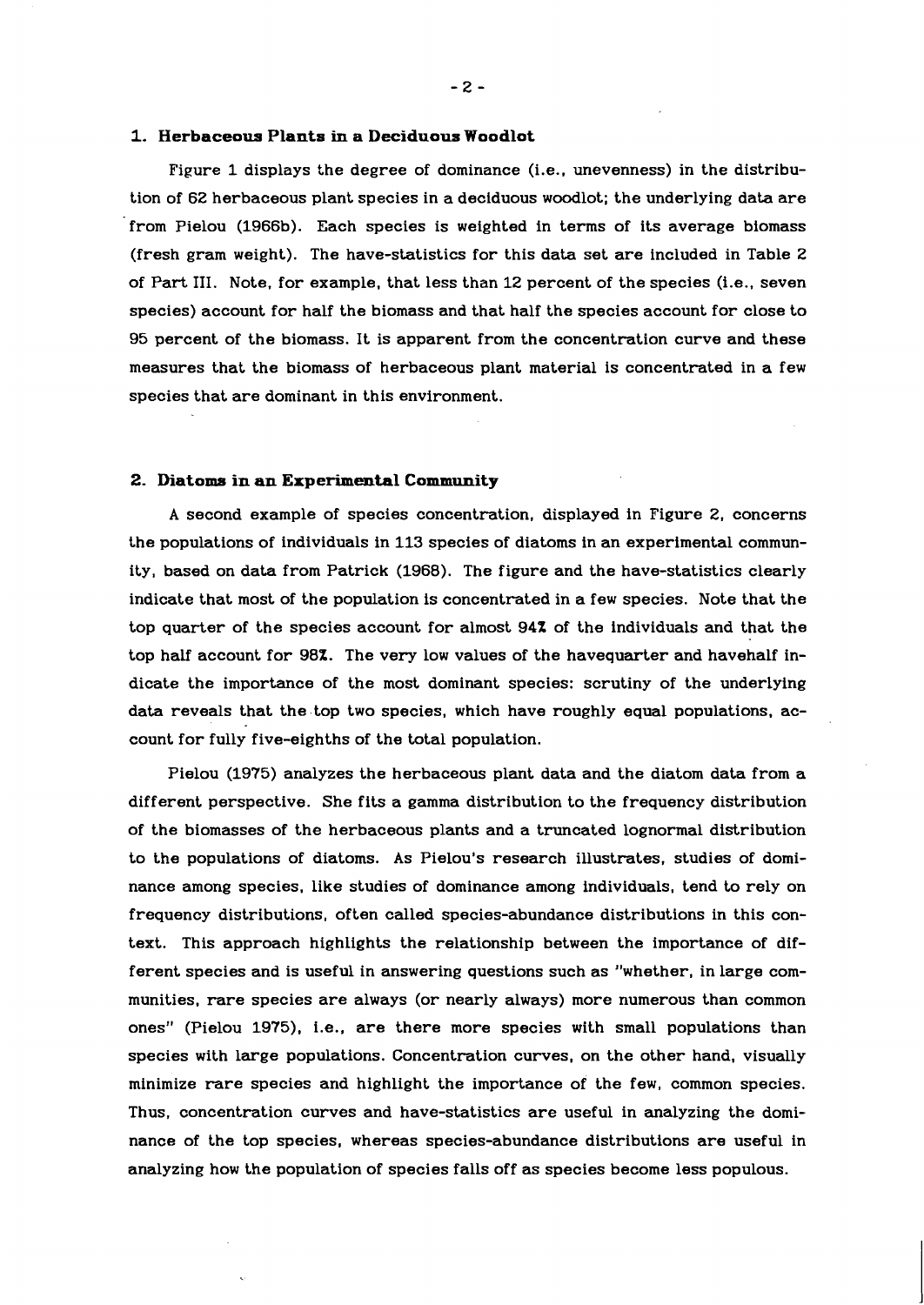

### **3. A Theoretical Model of Niche Preemption**

The relationship governing the relative importance of different species can also be analyzed by using a dominance-diversity curve (Whittaker **1965,1972;** Odum **1983;** Pianka **1983).** This curve is similar to a concentration curve in that species are ranked from most dominant to least dominant on the horizontal axis. The vertical axis, however, instead of measuring cumulative population up through the species on the horizontal axis, measures the logarithm of the population of the species on the horizontal axis.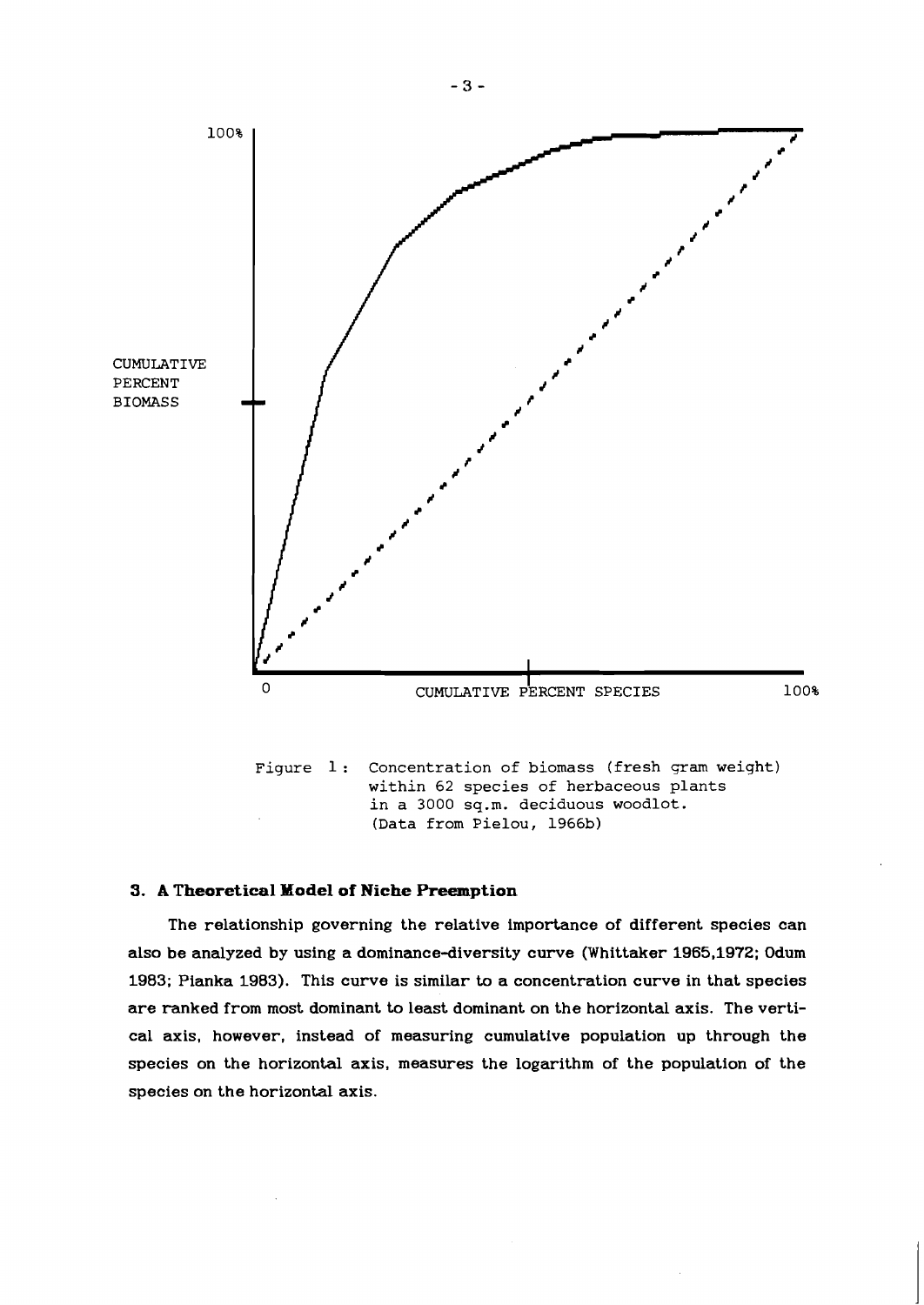

**Figure 2: Concentration of individuals within 113 species of diatoms in an experimental community. (Data from Patrick, 1968)** 

In describing niche preemption, Odum considers a community of species where "the most abundant species is twice as numerous as the next most abundant one, which in turn has twice the density of the third, and so on...". This produces the following relative population sizes for ten species: **512, 256, 128, 64, 32, 16, 8, 4, 2,** and **1.** This geometric distribution may roughly hold, for example, in some plant communities in harsh environments. As shown in Figure 3a, this pattern results in a declining straight line on a dominance-diversity graph. On the other hand, as shown in Figure 3b, the pattern results in a highly-bowed concentration curve. The concentration curve indicates that the most populous species accounts for half the total population and that the top five species account for 97% of the total popula-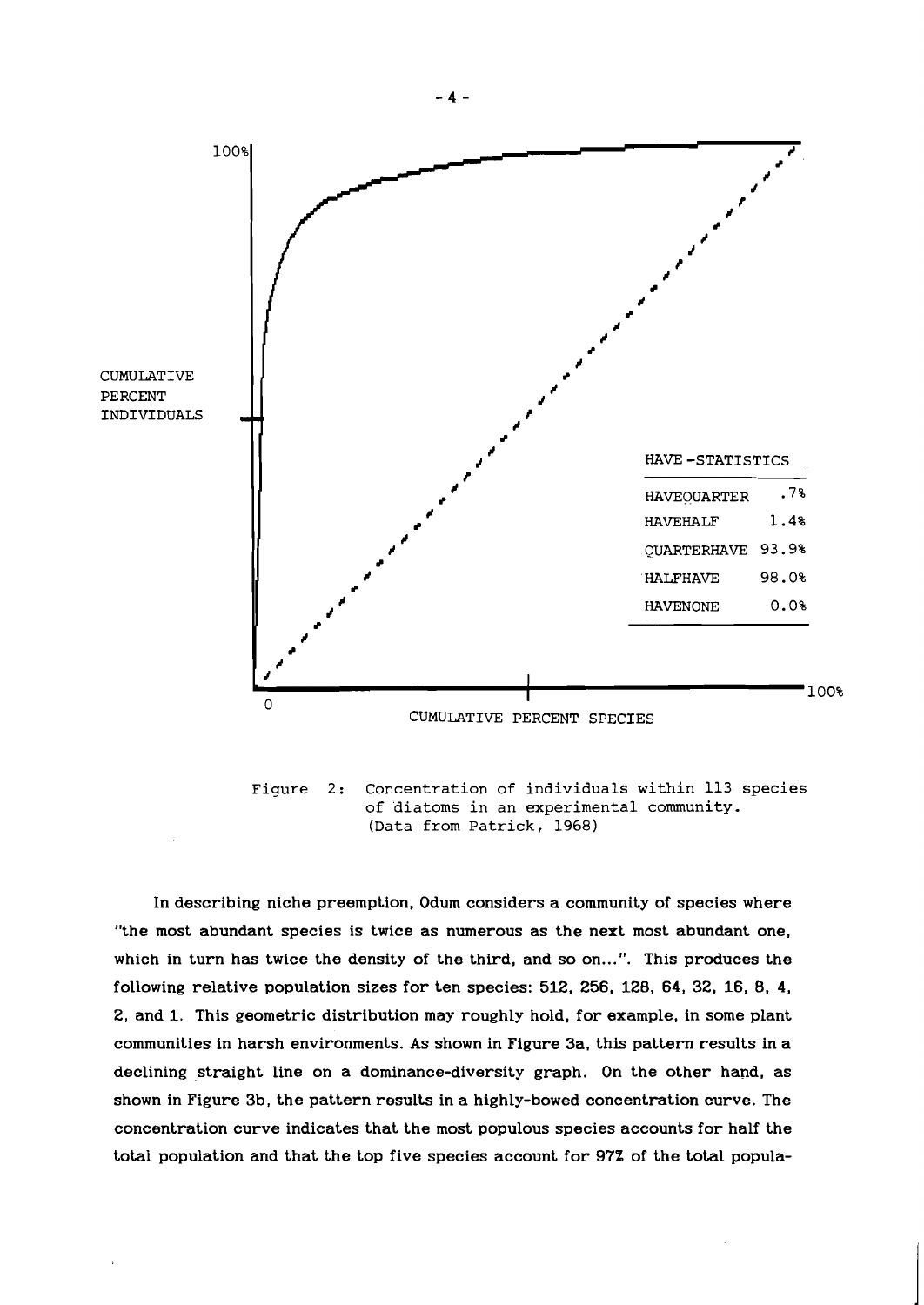tion. Thus, dominance-diversity curves and concentration curves reveal two different aspects of an ecological situation: the curves are not substitutes for each other, but complements.

#### **4. Biomass in an Amazonian Forest**

In studies of species diversity, it is often useful to consider number of species rather than proportion of species. Hence, the horizontal axis of a concentration curve might be drawn to represent number of species, in rank order. When there are a very large number of species, but only a few have significant populations, the horizontal axis could be truncated at, say, the 100th most populous species or at the least populous species with at least one percent of the population.

As an example, consider the distribution of above-ground biomass in a section of Amazonian forest near Manaus, Brazil. Hubbell (1979) plots a dominancediversity curve for the top two hundred species in this forest, as shown in Figure 4a. The curve is essentially a straight line, with a slope indicating that the frequency distribution of species' population is negative exponential with a coefficient of roughly  $0.035$ .<sup>1</sup> The corresponding concentration curve indicates that the top **8** species account for a quarter of the total biomass, the top 20 species account for half, the top 66 species account for 90%. the top 100 species account 97%, and the top 200 species account for fully 99.9%. Figure 4b plots the concentration curve for all 200 species; it would also be reasonable to plot the concentration curve out through the top 65 or 100 species.

Note that have- $y$  statistics are meaningful in this context, but  $x$ -have statistics are not. If, however, **z** is taken not as a percentage of the total number of species, but as species rank, then  $x$ -have statistics can be calculated. For instance, it might be said that the 100-have is 97% and that the 200-have is 99.9%.

<sup>&</sup>lt;sup>1</sup>The deviation from this straight line for the first few species indicates that the first five **species or so may be somewhat more numerous than this distribution suggests. Consequently, it is especially important in this instance to stress that the concentration curves and have-statistics we present in this paper should be treated as illustrative rather than as precise.**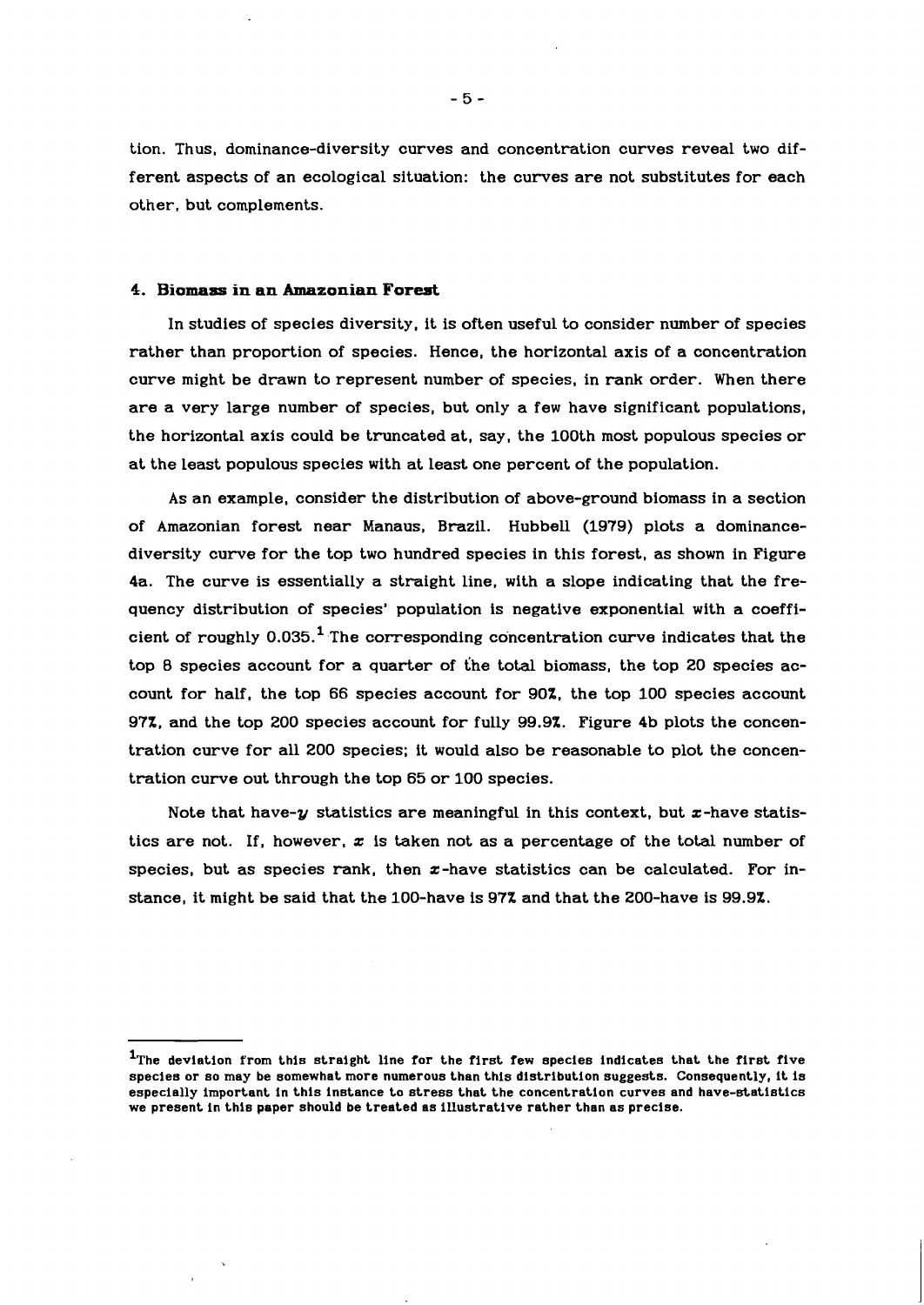

**individuals in 20 species from a community. Number of individuals in the species (ordinate) are plotted against species number in sequence from the most**  abundant to the least abundant (abscissa). Curve - geometric series with **niche preemption.** 





species in a hypothetical geometricallv distributed community.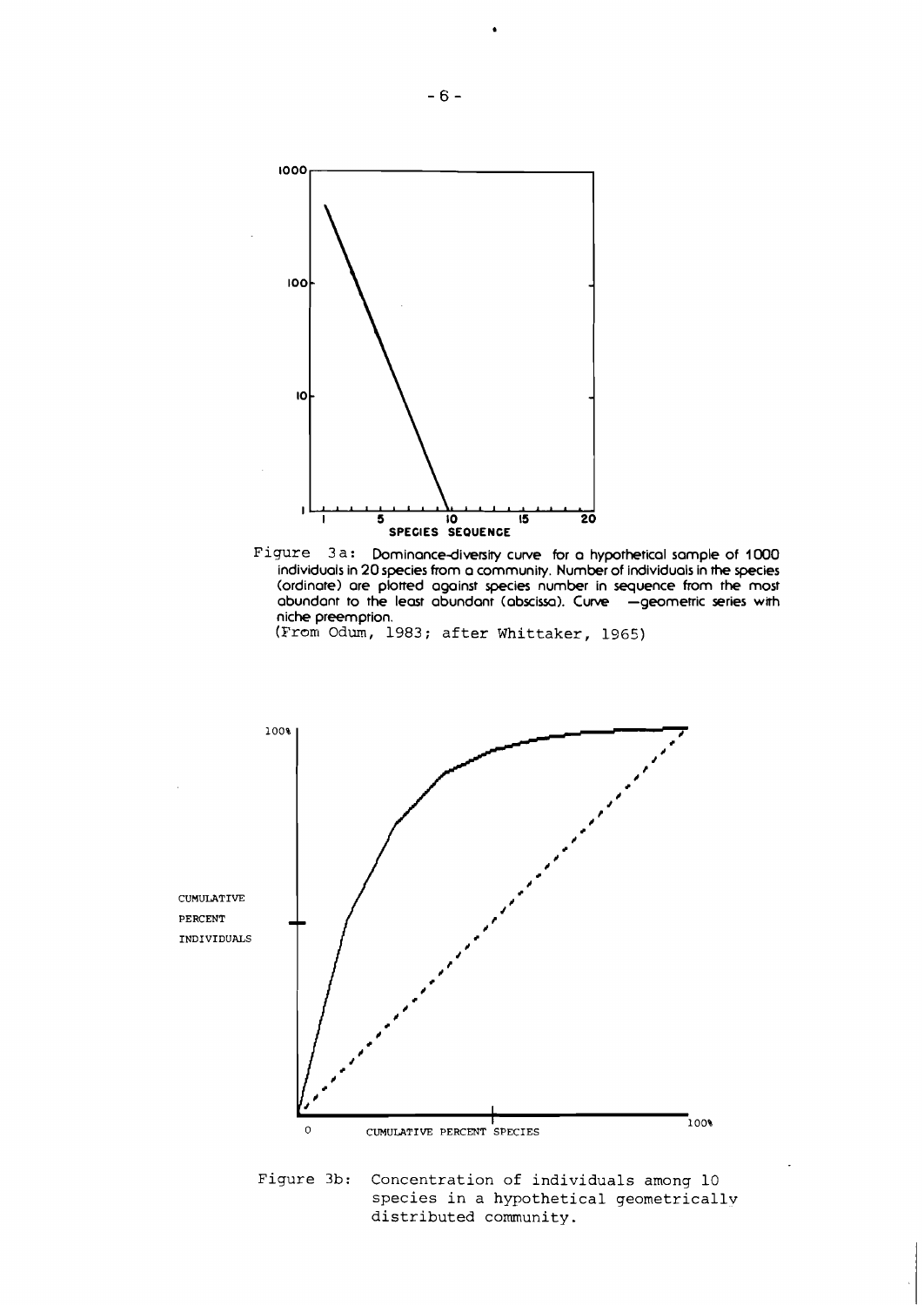

**Figure 4a: Dominance-diversity curve for a tropical wet forest (Manaus, Brazil). Importance values based on above-ground biomass. (After 'Hubbell, 1977)** 



**Figure 4b: Concentration of above-qround biomass among 200 tropical forest tree species. (Data from Hubbell, 1979)**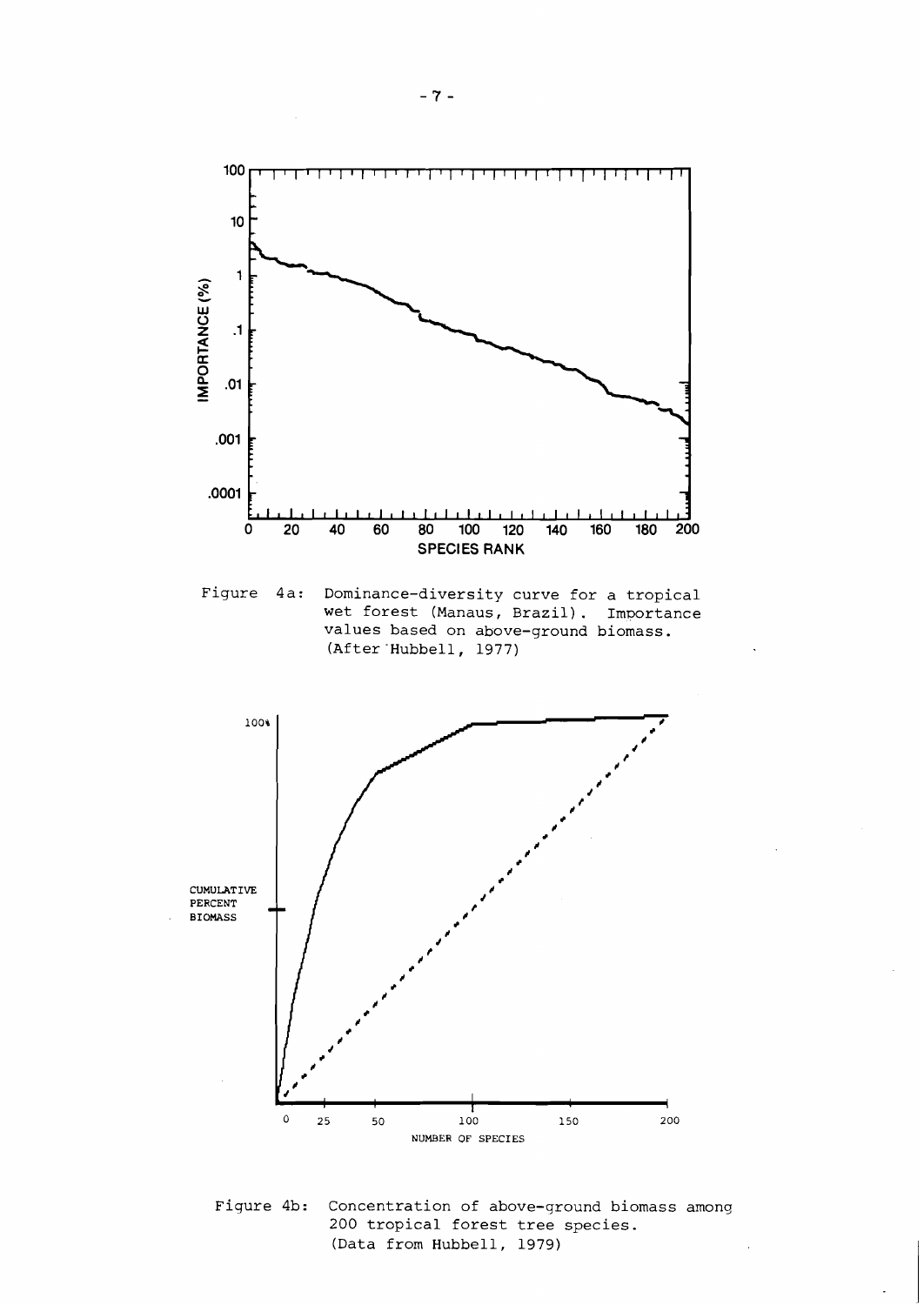#### **APPLICATIONS TO STUDIES OF SPECIES DJYERSITY**

As these examples illustrate, the role of concentration curves and havestatistics in analyses of species diversity is to highlight the dominance of the few top species. In particular, in much the same way that concentration curves and have-statistics can be used in comparative analyses of reproduction, they can be used in the description of community structure and the investigation of temporal or spatial differences in the dominance of one or a few species in a habitat, community or ecosystem. Some examples might include the description and analysis of:

- species stratification within different temperature zones in a benthic community;
- altered species dominance as potential indicators of lake eutrophication;
- changes in species concentrations with changing predation levels;
- changes in species evenness or degree of dominance with advancing successional stages.

#### **OTHER APPLICATIONS**

The various examples presented in the first part of this series of three papers are concerned some aspect of reproduction. This is an area of prime concern to life scientists. We touched above on the topic of species diversity. There are numerous other applications of concentration curves and have-statistics. As an example consider the temporal distribution of breeding bird pairs in a tropical and a temperate environment.

### **1. Temporal Diversity: The Monthly Concentration of Breeding Among Birds**

MacArthur (1964), presents data from Lack (1950) and Skutch (1950) on the distribution of breeding bird pairs observed, for all species, over twelve months of the year, for samples from England and from Costa Rica. Figure 5a displays the greater temporal concentration of bird breeding in England as opposed to Costa Rica. It is also interesting to note that there is a relatively small difference in the number of months that have half of the breeding pairs.

In Figure 5b we redraw these concentration curves to eliminate the four months in England which had no breeding pair, and the one month that had only a single breeding pair (out of more than 4000 breeding pairs over the course of the year). The concentration curves are now nearly identical. These curves indicate that bird breeding in these sample populations from temperate and tropical zones is similarly distributed over the viable months.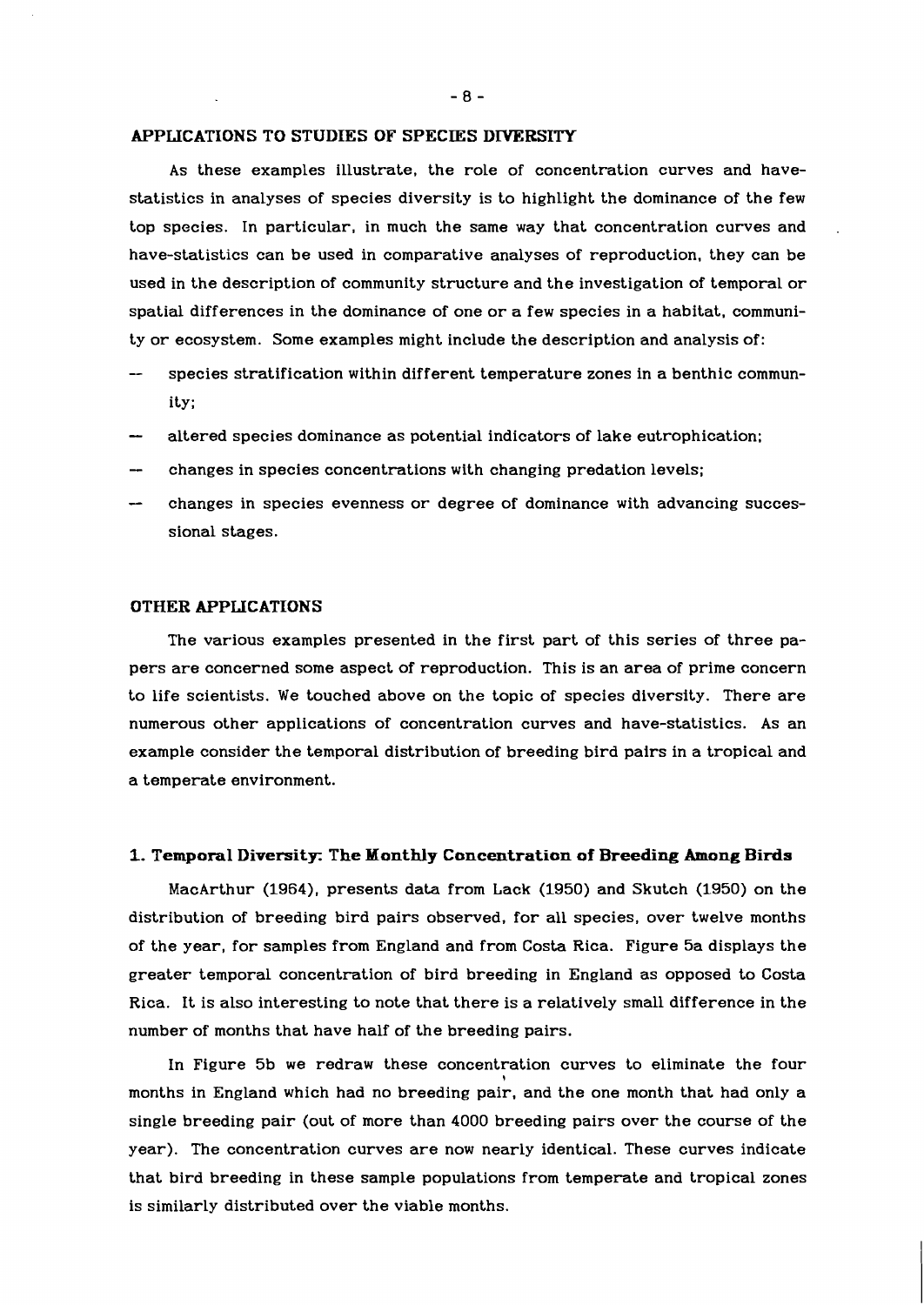

(Note: Months with 0 or 1 breeding pairs have

been eliminated from England data)

 $\bar{\mathcal{A}}_1$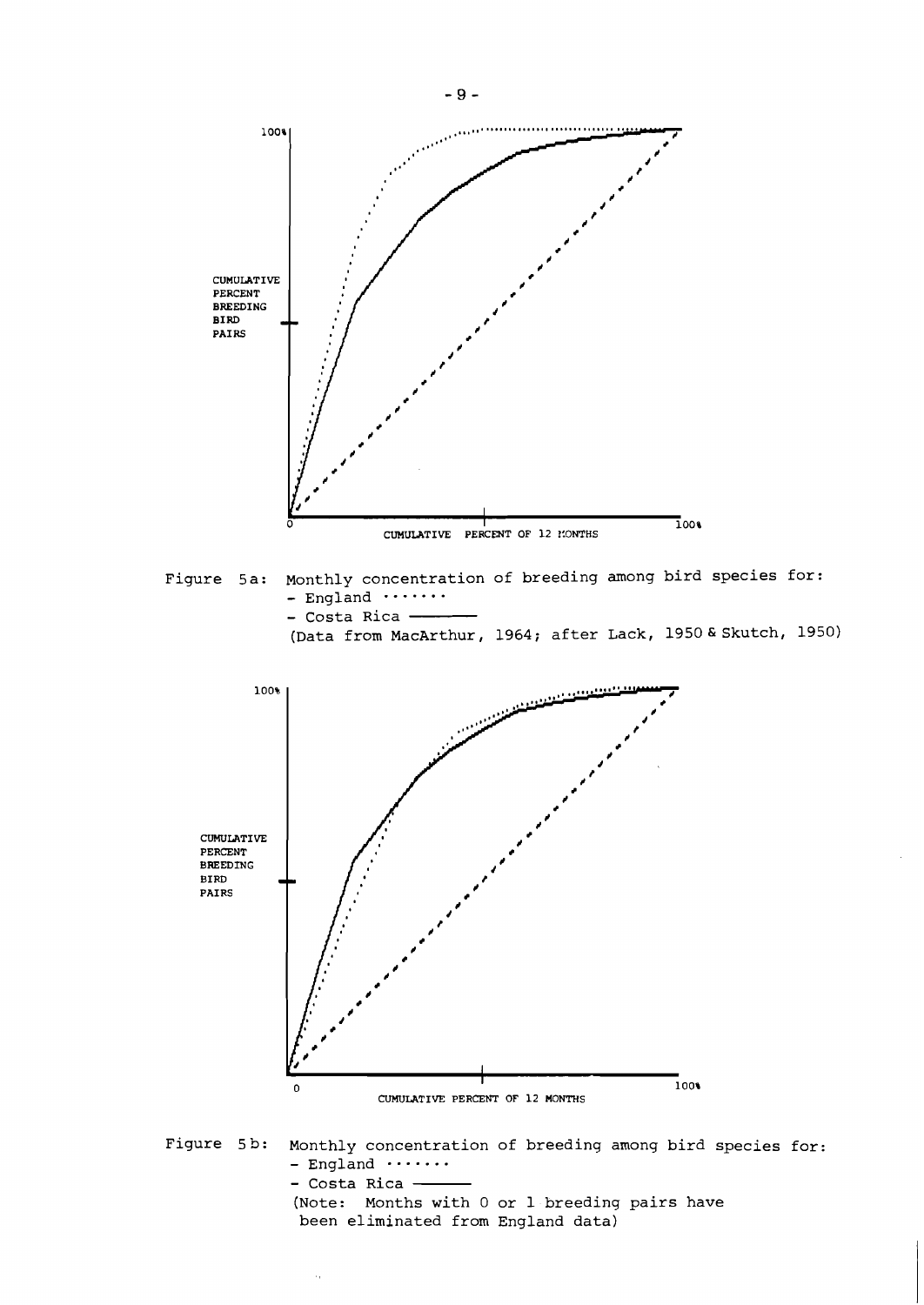#### **2. An InIustrative List of Other Potential Applications**

Logically, concentration curves and have-statistics can be used whenever there is inequality or variation in the distribution of some characteristic: whenever a frequency distribution can be drawn, a concentration curve can also be drawn; whenever an average can be calculated, a havehalf can also be calculated. How meaningful it is to do so, however, depends on the context. Concentration curves and have-statistics seem most appropriate when there is some total amount of something of importance (like offspring or wealth) that is divided up among individuals or among some units (like species or business firms) that can be treated as separate individuals. For instance, concentration curves and have-statistics might be used to analyze:

- spatial distribution of a population (e.g., if a forest is divided into small districts, what proportion of the districts include half of all the maple trees in the forest);
- spatial concentration of food resources (e.g., what proportion of the habitat contains what proportion of the food supply of a population of marshwrens);
- temporal distribution of food resources (e.g., over what proportion of the year is what proportion of a bird species' "preferred" food available);
- concentration of nesting sites (e.g., what proportion of an area contains what proportion of the viable nesting sites of a population of red-winged blackbirds);
- distribution of infant mortality (e.g., what proportion of mothers account for what proportion of deaths of offspring before age one);
- distribution of a prey among some predator (e.g., what proportion of the coyotes account for what proportion of the sheep killed by coyotes in Idaho);
- distribution of reproduction among age classes (e.g., in a species where childbearing extends over many years of an individual's lifespan, what proportion of the years of age account for what proportion of the offspring produced);
- temporal distribution of reproduction (e.g., in a species where the number of offspring born varies over time, perhaps from day to day or from year to year, what proportion of the days or years in some period account for what proportion of the offspring born in that period);
- temporal distribution of mortality (e.g., in a species where the number of deaths varies over time, what proportion of the days or years in some period account for what proportion of the mortality over that period);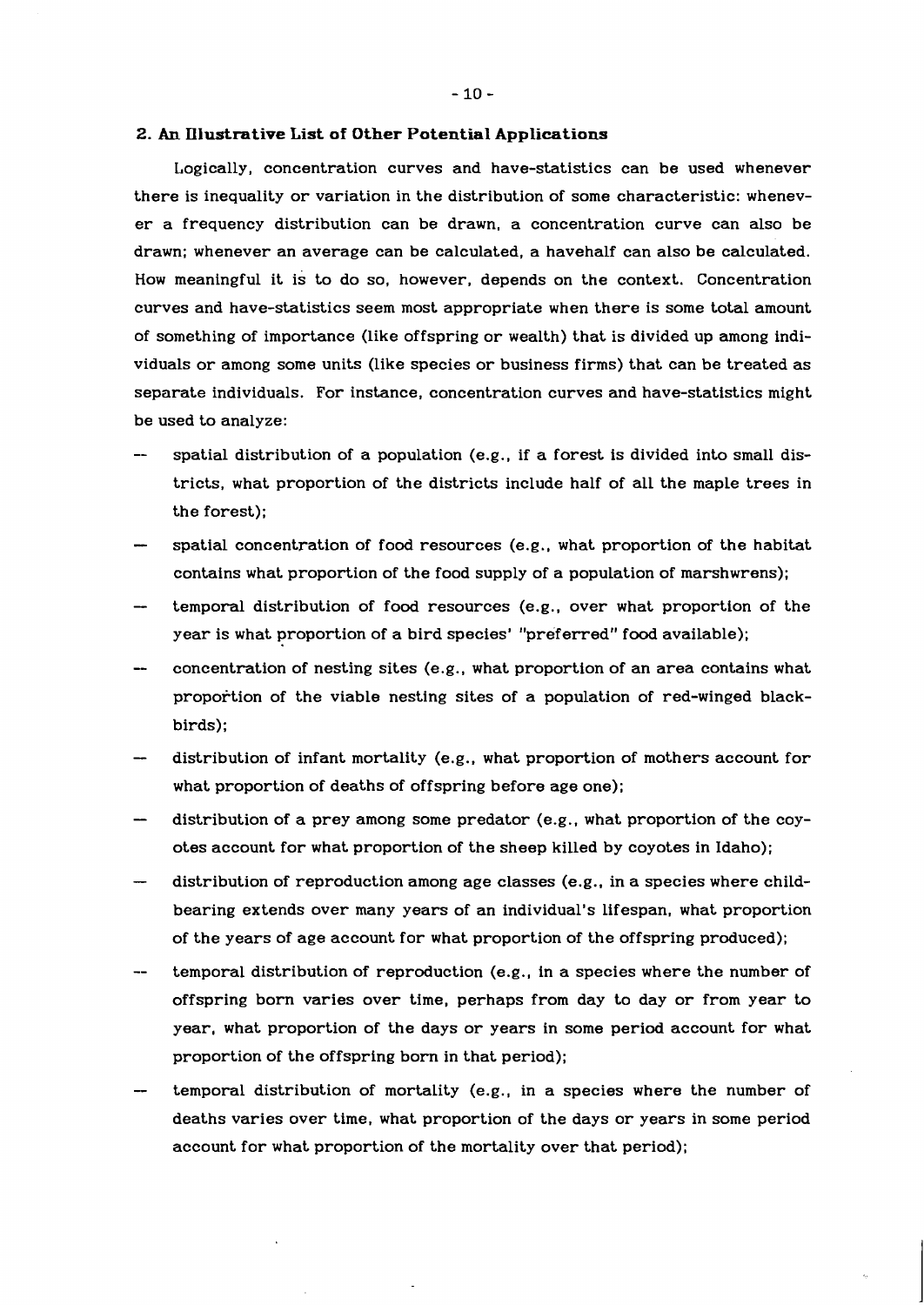- -- age composition (e.g., what proportion of single-year age categories include what proportion of the population);
- temporal concentration of rainfall (e.g., what proportion of the days, weeks, or months of the year account for what proportion of the annual rainfall in some tropical vs. some temperate area);
- temporal nutrient concentrations (e.g., what proportion of the months account for what proportion of the annual phosphorus load in a lake).

Topics such as species diversity, temporal diversity, and spatial diversity are major focal areas within ecology. The importance of concentration curves and have-statistics depends on their usefulness to ecologists in substantive research on these and other aspects of diversity. We have only sketched some of the potential here but we hope that the relevance of the approach will nonetheless be apparent.